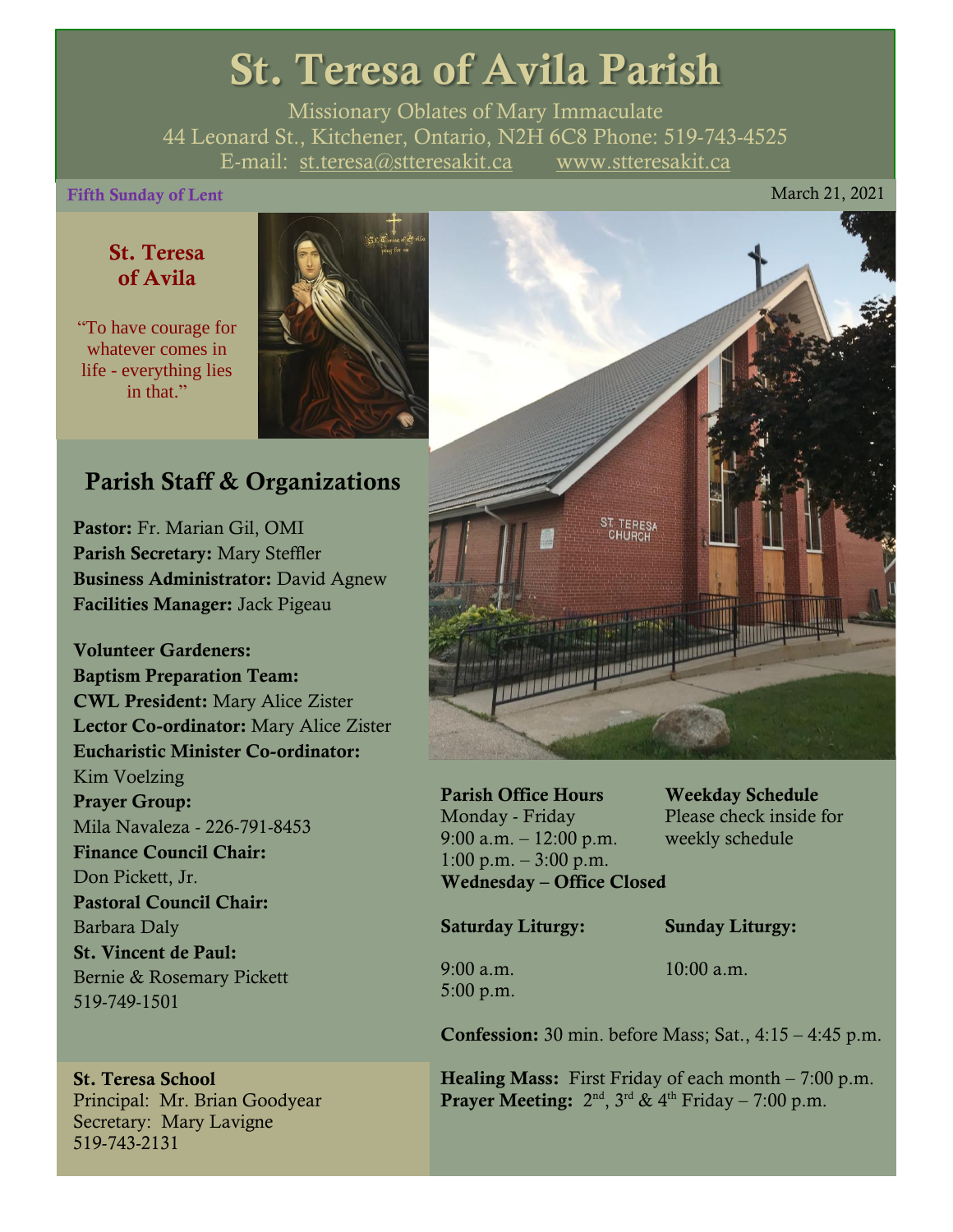#### Fifth Sunday of Lent

In John's Gospel this 5th Sunday of Lent, we are presented with a "hero" in a way which is dramatically different from what convention suggests. We begin to see Jesus at His most human, He is just like us in that He shares in the struggles of life by facing His own human struggle. He tells us "now my soul is troubled". These are certainly not the words we expect to hear from a leader, from a hero. There are three things we can learn from the Gospel this weekend: we should not be afraid to live through the ups and downs of our own lives; it is ok to admit that we are struggling when we are and our lowest points can become the turning points we need.

"He who loves his life loses it," this is a truth stated by Christ at the solemn moment when He was speaking of the purpose of His own painful death. He died so that we might live, not for sixty or even a hundred years on earth, but forever in heaven.

This was Jesus' "Hour," a time and point of no return. As we approach the ending of our Lenten Journey, we should step back to see if we have progressed on our "road to Calvary." The question that we should ask of ourselves is: "Are we just one of the spectators watching Jesus going by, carrying His cross, or are we truly one of His disciples begging forgiveness for our part in this scene?" Something to think about during your prayer time this week!



Diocese of Hamilton Prayer Calendar 2021

March 22 – Rev. Nishil Varghese, C.M.I. March 23 – Very Rev. Cornelius O'Mahony March 24 – Franciscan Fathers (O.F.M.) March 25 – Most Rev. Matthew Ustrzycki March 26 – Rev. Felix Nwatu March 27 – Rev. Piotr (Peter) Machnacki, S.A.C. March 28 – **Palm Sunday of the Passion of the Lord**

**Vocations** 

#### **Fifth Sunday of Lent March 21, 2021**

Unless a seed first dries out and dies, it cannot be planted in the earth to grow. Unless we die to our selfish ways, we cannot expect to be people who will "lay down their lives for their friends". If you think God is calling you to lay down your life as a priest, religious or deacon for His Church, call Most Reverend Wayne Lobsinger, VG, EV, Auxiliary Bishop & Vocations Director, Diocese of Hamilton at (905) 528-7988 x2222. [vocations@hamiltondiocese.com](mailto:vocations@hamiltondiocese.com)  <https://hamiltondiocese.com/vocations/>

#### **Serra Prayer for Vocations**

O God, Who wills not the death of a sinner, but rather that he be converted and live, grant we beseech You, through the intercession of the Blessed Mary ever Virgin, Saint Joseph her spouse, Saint Junipero Serra, and all the saints, an increase of labourers for Your Church, fellow labourers with Christ to spend and consume themselves for souls, through the same Jesus Christ, Your Son, Who lives and reigns with You in the unity of the Holy Spirit, One God forever and ever.

Amen.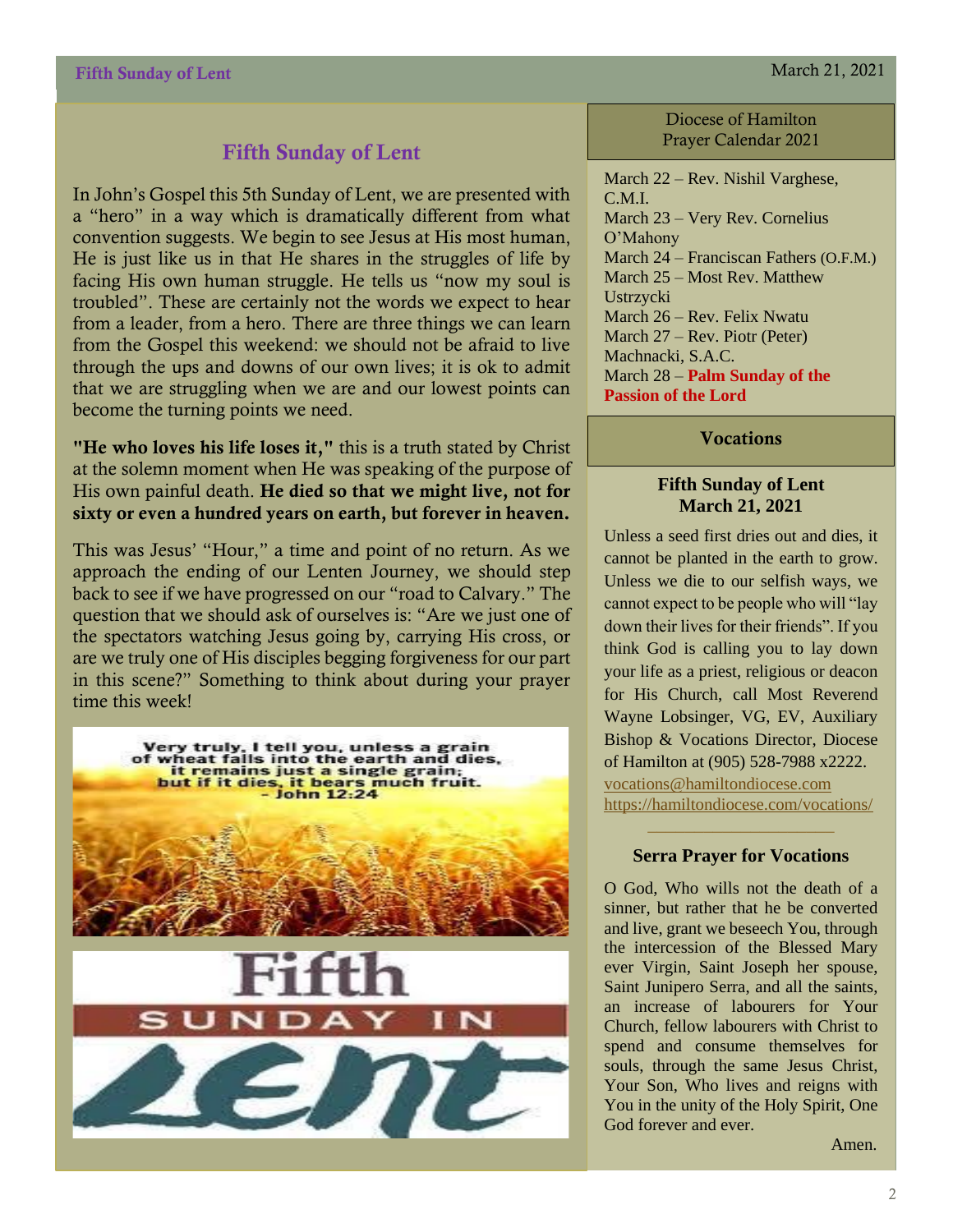#### Fifth Sunday of Lent March 21, 2021



**Take Up Your Cross DEVOTIONS FOR LENT** 

**Stations of the Cross at St. Teresa Parish -** We would like to invite all parishioners to join us for the Stations of the Cross during our Lenten season, on Fridays at 7:00 p.m., except first Fridays. If you would like to read the meditations during this devotion, please contact the parish office to let us know which Friday you would like to read.

#### **Easter Schedule**

**Holy Thursday** – **April 1, 2021 7:00 p.m.** – Mass of the Lord's Supper

**Good Friday** – April 2, 2021 **2:30 p.m.** – Divine Mercy Devotion **3:00 p.m.** – Good Friday Liturgy **7:00 p.m.** – Stations of the Cross

**Holy Saturday** – April 3, 2021 **11:00 a.m.** – Blessing of Easter Food  **7:00 p.m.** – Easter Vigil Mass

**Easter Sunday** – **April 4, 2021 10:00 a.m.** – Mass of the Resurrection of the Lord

#### **The Sacrament of Reconciliation**

A reminder that the Sacrament of Reconciliation is offered Tuesday to Friday – 30 minutes prior to Mass; Saturday  $-30$  minutes prior to the 9 a.m. Mass and at  $4:15 - 4:45$  p.m.

Everyone is encouraged to take advantage of the Sacrament of Reconciliation prior to the Holy Triduum.

#### **Are you planning on attending the Easter Liturgies?**

Please register by **clicking on the following link:** [http://stteresakit.ca/?page\\_id=1984](http://stteresakit.ca/?page_id=1984)

You will need to register for **each** of the liturgies you wish to attend. For those who are not able to register on line, please call the parish office at 519-743-4525 to register.

#### **Mass Intentions March 22, 2021 – March 28, 2021**

Tuesday, March 23, 2021 – 7:00 p.m. +Heribert Kohlmaier –*Marlowe Kohlmaier*

Wednesday, March 24, 2021 – 8:30 a.m. +Tom Nakluski – *Sandra Nakluski & Family*

Thursday, March  $25 - 8:30$  a.m. Solemnity of the Annunciation of the Lord +Krystyna Heydel-Zarin –*Elizabeth*

Friday, March 26, 2021 – 8:30 a.m. – 7:00 p.m*. –* Stations of the Cross

Saturday, March 27, 2021 9:00 a.m. – +Charles Nolan – *Mary Alice & Bill Zister*

5:00 p.m. – +Dave Tschirhart – *Pat Wilkins*

Sunday, March 28, 2021– 10:00 a.m. – Palm Sunday of the Passion of the Lord – Year B – Parishioners of St. Teresa Parish

#### Live-streaming on Zoom

The Sunday Mass, at 10 a.m. will be live-streamed on Zoom. If you are not attending this Mass, and you wish to join Father online, please click on the following link:

> **<https://zoom.us/j/5887658626> The Password is: 274733**

Daily Readings: Lectors may find daily readings at this link: [https://readings.livingwithchrist.ca](https://readings.livingwithchrist.ca/)

#### **CHURCH IS OPEN FOR MASS AND PRAYER**

We have now resumed our usual Mass schedule. Please refer to the bulletin for any changes. You are also invited to visit Jesus, in the Most Blessed Sacrament, Monday to Friday, 9 a.m. to 8 p.m. in the Narthex. The Adoration Chapel remains closed. Please take advantage of this wonderful opportunity to come and spend some time with the Lord! Jesus is waiting for you!

#### **OFFICE IS OPEN!**

We are all so happy that the Parish Office is now open! Admittance to the Parish Office is by appointment only. To book an appointment, please call 519-743-4525 or email: [st.teresa@stteresakit.ca.](mailto:st.teresa@stteresakit.ca) **Please help us keep everyone safe by adhering to the safety guidelines.**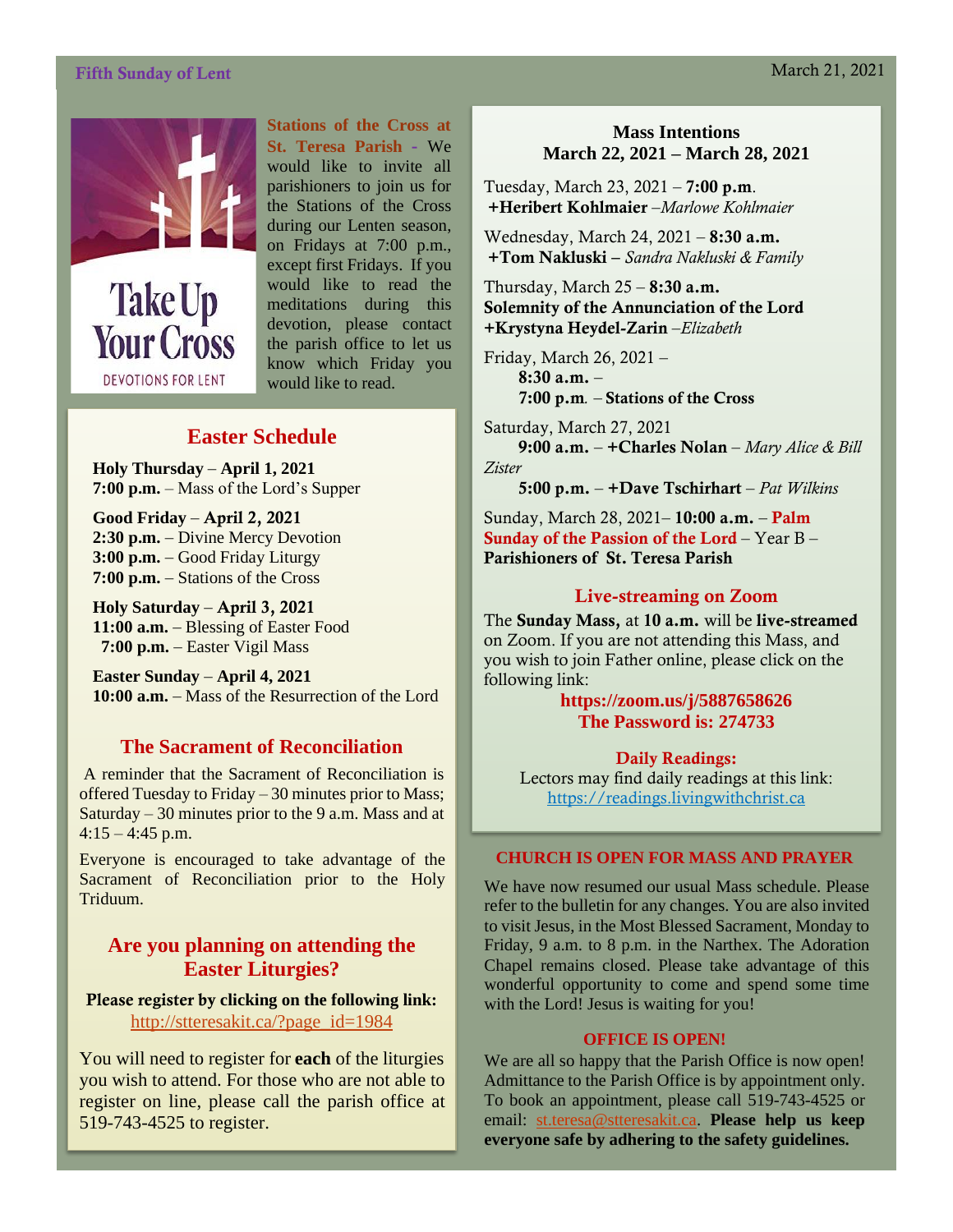**The Reel Justice Film Festival** is back for another year! A partnership between the Bishop Farrell Library & Archives and Development and Peace, the *Reel Justice Film Festival* shines a spotlight on issues of social, political, and economic injustice. Films are screened once a month and provide an opportunity for community discussion about ways we can all support actions for change. Details and the full schedule can be found at: [reeljusticefilmfestival.wordpress.com.](https://reeljusticefilmfestival.wordpress.com/) This year the festival is going virtual! All of the films will be available online. **Special family friendly screening March 25th 6:30pm – 8:00pm -** *To the Arctic,* narrated by Oscar winner Meryl Streep. The film takes audiences into the lives of a mother polar bear and her twin seven-month-old cubs, as they navigate the changing Arctic wilderness they call home. RSVP online or by email at [library@hamiltondiocese.com.](mailto:library@hamiltondiocese.com) Join the discussion!

**Pornography: The Threat, Impact and Catholic Remedy -** Pornography is one of the most important issues to understand in our world today. With the ease of its availability on the internet, it affects people of all ages and backgrounds, whether male or female. Pornography today is violent and degrading and often involves young people who have been sex-trafficked. **Join us on Zoom (by internet or phone) March 25th from 7-8:30 p.m.** Presented by Mrs. Teresa Hartnett and Deacon Joseph Di Loreto. Registration is required but the session is free of charge. Register at [https://hamiltondiocese.com/offices/family](https://hamiltondiocese.com/offices/family-ministry/pornography-help)[ministry/pornography-help.](https://hamiltondiocese.com/offices/family-ministry/pornography-help)

#### *Share Love, Share Lent*: Keeping Canadians committed.



Did you know that advocacy by Development and Peace members resulted in several schools, parishes and municipal offices across Canada giving up bottled water?

Join our *Share Love, Share Lent* campaign to celebrate the many ways in which Canadian Catholics show that they care for social, economic and environmental justice

To help make a difference, get your MP to commit to building back better from the pandemic.

Visit **[devp.org/lent](https://devp.org/lent)** to learn more.





We are currently accepting applications for the following opportunities:

• Occasional Teachers

Please visit our website for job details and application criteria: [www.wcdsb.ca](http://www.wcdsb.ca/)

#### QUALITY . INCLUSIVE . FAITH-BASED . EDUCATION

#### **COME RETREAT WITH LOYOLA HOUSE VIRTUALLY!**

Are you looking to break away and spend some time in silence? See our website at [loyolahouse.com](http://r20.rs6.net/tn.jsp?f=001XjHRUN8QKIUuk6A42tRpg3vYlm25-GEPtIzSnHPpPFIhdhIa9xXy_JbBptDqETJqmZTFvG51P-htyZZW56Yl_TGCZt-s5AjHwtkXF1taQfmK9V9XyZTbEVfOeWw_LB1Hl7O0HI2ZQURR-6jd4izTJ2sdVG1pzdfg3z7PAmxRWZb3lLQykD5xbk4jYs_rIwTL&c=6sJAHPRK9D-CdbbnIFQM5_zN8zSubQs34O8H2xjZDmO_K7G6_6PXvg==&ch=qflE_6FbBButH-iHXeL-RZLdg8brTNWvbl66F1QwD1Rt1900hHDTVA==) for more information on these upcoming retreats & programs:

**Holy Week Retreat** - March 27-April 3 - Walk with Jesus along his journey to the cross and his rising from death, and allow Christ to join his journey to yours.

**Easter Triduum** - April 1-3 - Visual presentations for engaging the Holy Week rituals.

**The Psalms Weekend Retreat** - April 16-18 - with Greg Kennedy, SJ

**8-Day Directed Retreat** - April 22-30

These virtual retreats may include video links and/or Zoom (or telephone) gatherings, and optional individual meetings with your spiritual director where indicated.

Register online a[t loyolahouse.com](http://r20.rs6.net/tn.jsp?f=001XjHRUN8QKIUuk6A42tRpg3vYlm25-GEPtIzSnHPpPFIhdhIa9xXy_JbBptDqETJqmZTFvG51P-htyZZW56Yl_TGCZt-s5AjHwtkXF1taQfmK9V9XyZTbEVfOeWw_LB1Hl7O0HI2ZQURR-6jd4izTJ2sdVG1pzdfg3z7PAmxRWZb3lLQykD5xbk4jYs_rIwTL&c=6sJAHPRK9D-CdbbnIFQM5_zN8zSubQs34O8H2xjZDmO_K7G6_6PXvg==&ch=qflE_6FbBButH-iHXeL-RZLdg8brTNWvbl66F1QwD1Rt1900hHDTVA==) or contact [registration@ignatiusguelph.ca](mailto:registration@ignatiusguelph.ca) or call 519 824 1250 ext 266.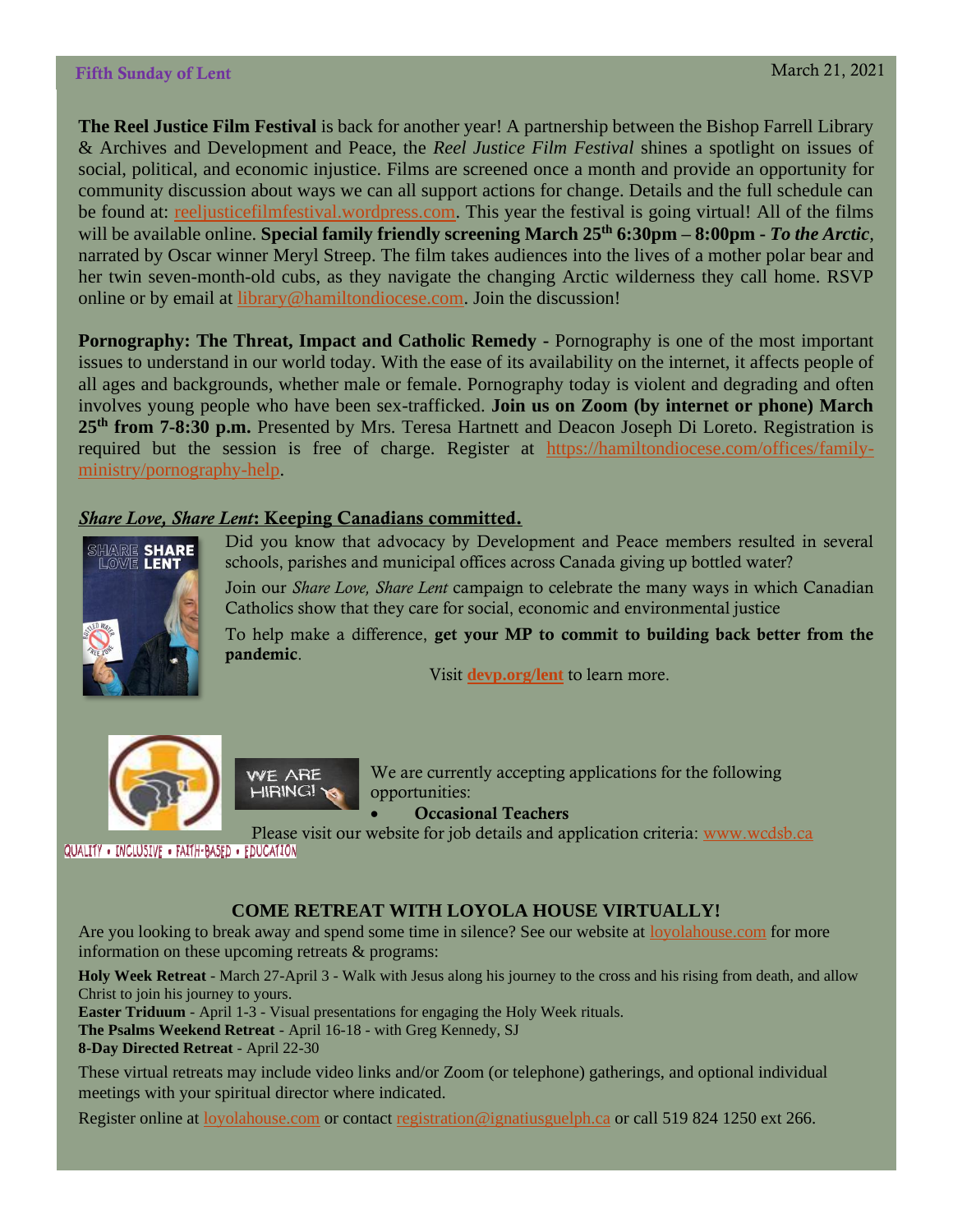#### Fifth Sunday of Lent March 21, 2021



YEAR OF SAINT<br>December 8, 2020 – Dece

Prayer to St. Joseph

Remember, O St. Joseph, loving and powerful protector, that according to the testimony of your faithful servant, great St. Teresa, no one who is truly devoted to you Has seen his petition rejected. Filled with confidence and hope I come to you, worthy Spouse of Mary Immaculate. Do not close your ears to my prayer, you who have the glorious title of father of Jesus, but graciously hear and intercede for me. Amen.

#### Stewardship Report March 14, 2021

| Envelopes  \$1242.00           |       |
|--------------------------------|-------|
|                                |       |
| Initial Offering $\$ 5.00$     |       |
| Building Fund \$               | 30.00 |
|                                |       |
| 2020/21 Sunday Missal  \$ 5.00 |       |

#### **Stewardship Report**

As a parish community, we are celebrating Mass in the church, with reduced capacity. At this time, I would ask you to continue to keep our parish in your prayers and prayerfully consider continuing your donations. For those attending Mass, in person, a basket will be provided for you to drop off your donation, on your way out of the church.

#### **Pre-Authorized Giving**

Pre-Authorized Giving is now available for our parishioners. A digital copy of the form may be found on our website under Bulletins for 2021. Simply print the form and complete it. For those unable to print the digital copy, please contact the Parish Office. Completed forms can be returned to the Parish Office via the slot in the Parish Office door or can be mailed to: St Teresa of Avila Parish, 44 Leonard St., Kitchener, ON N2H 6C8

#### **E-Transfer**

**Exciting news –** We are now able to provide E-Transfer to our parishioners. For E-Transfers, please use the following email account: **stteresakitchener@hamiltondiocese.com**

#### **CanadaHelps**

To support our parish via **credit card** or **PayPal** please visit canadahelps.org You can access our parish directly by following this link:

**[https://www.canadahelps.org/en/charities/119110450RR0053-st](https://www.canadahelps.org/en/charities/119110450RR0053-st-teresas-parish/)[teresas-parish/](https://www.canadahelps.org/en/charities/119110450RR0053-st-teresas-parish/)**

For those who do not get the bulletin electronically, go to canadahelps.org and then follow the instructions below:

Once you are on the homepage, you can access St. Teresa of Avila Parish by going to the Donate tab and clicking on Find a Charity. Click on the blue box that says Pick a category that is close to your heart. Now click on religion. Once you have done this you will have another tab appear that says All Locations. Click on this tab and change region to Ontario and city to Kitchener. You will now be able to scroll down until you find **STTERESAS** (Kitchener, ON appears below). Click on this link and you can then proceed with your donation.

Please note that donations made through the CanadaHelps website, will receive a tax receipt directly from CanadaHelps, via email.

You may also **send a gift directly** to our parish through the mail: **St. Teresa of Avila Parish, 44 Leonard St., Kitchener, ON N2H 6C8** or you may drop off **cash or cheque,** securely, at the Parish Office, through the mail slot in the wooden door, behind the white storm door. Please be sure to include your name, address and phone number or use your donation envelope.

**Continuing support of our parish is an act of generosity and faith. We are very grateful for any contributions you may be able to make at this time.**